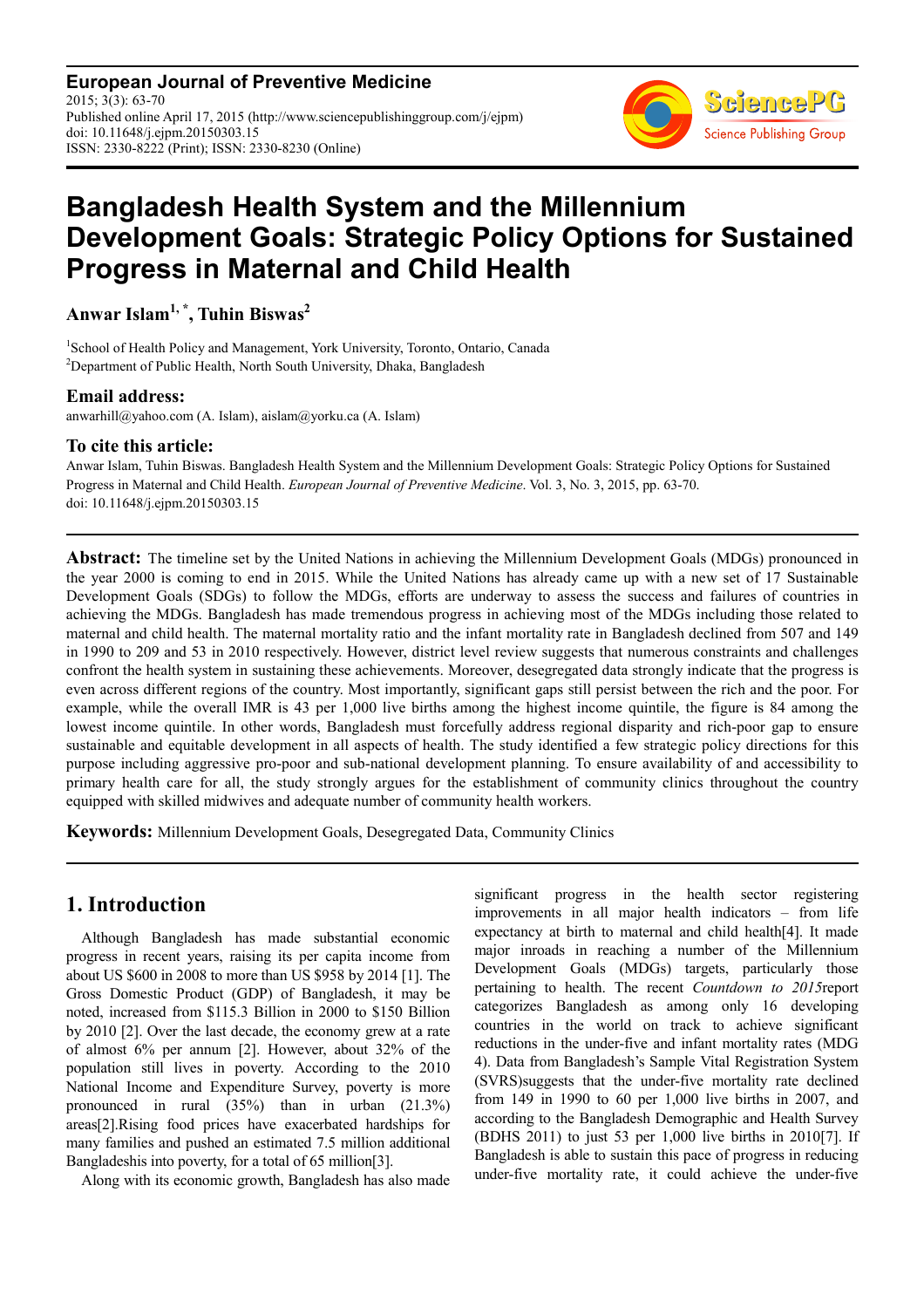mortality related MDG 4 targetof 48 per 1,000 live births in2015.

Bangladesh also reduced maternal mortality (MDG 5) from approximately 570 to 209 per 100,000 live births between 1990 and 2011[8], principally by expanding access to family planning services. Infrastructural as well as technological developments of recent decades that saw Bangladesh emerge as a truly "unified" country with intricate interconnected roads, highways and bridges and modern telecommunication facilities (rapid expansion of mobile phones, internet use and electronic media) also contributed significantly to this progress in health. Nevertheless, over the last decade, the pace of progress in women's health has slowed considerably [6, 9-11]. For example, the maternal mortality ratio is still considerable higher in rural (230 per 100,000 live births) than in urban areas (178 per 100,000 live births). Inadequate and uneven progress in improving the status of women, in its many dimensions, as well as the extremely low coverage of skilled delivery services, are the most critical underlying factors in this regard. At its current rate, Bangladesh is likely to achieve an average MMR of 143 per 100,000 live births by 2015, falling a little short of the MDG 5 target. However, MMR would remain considerably higher in rural areas. Moreover, significant inequity persists between the rich and the poor in all major health indicators including MMR and IMR[12]. The challenge for Bangladesh, therefore, is not only to make further improvements in major health indicators but also to ensure equity irrespective of place of residence (rural-urban) and income.

## **2. Equity: The Missing Ingredient**

As with the pace of economic growth, the progress made by Bangladesh in health services availability, accessibility and quality also remains highly unequal and uneven. The country's development plans, over the years, vastly improved the lives of certain segments of the population while leaving others increasingly far behind. For example, it is estimated that in 2008 the maternal mortality ratio was almost 40% higher in rural areas than in urban areas (393 versus 242 per 100,000 live births respectively). Similarly, the infant mortality rate in 2007 was 43 per 1,000 live births among people in the highest income quintile; while the corresponding figure was almost double (84 per 1,000 live births) for people in the lowest income quintile (UNICEF Bangladesh, 2010). If concerted efforts are not made to rapidly expand access to quality reproductive and maternal health services, all districts in Bangladesh cannot be expected to reach the MDG 5 target. Consequently, a woman's chance of dying during childbirth would remain substantially unchanged.

Fortunately, Bangladesh is not yet facing the dual epidemics of HIV/AIDS and Tuberculosis. Although Bangladesh has some of the highest numbers of TB cases in the world, it has steadily decreased TB incidence and improved the availability of Directly Observed Treatment, Short-course (DOTS) throughout the country. Consequently, the death rate of TB cases decreased from 58% in 1990 to 43% in 2011.The cure rate of TB under DOTS was 73% in 1994, which has crossed

the target by more than 85% [5]. While Bangladesh is considered an "early achiever" in reducing the incidence and prevalence of tuberculosis, clearly the momentum must be maintained to eliminate pockets of heightened vulnerability, particularly for Multiple Drug Resistant (MDR) TB in urban slums and other poorer segments of the population. Bangladesh is also "on track" to reduce the spread of HIV and AIDS (MDG 6).The HIV prevalence rate is estimated to be 0.1% in the general population; however the rate for Intravenous Drug Users (IDUs) in the capital city of Dhaka (and a few other cities) has reached 7% and could soon become a concentrated epidemic [13-16].The overall burden of malaria is quite low in Bangladesh, with 80% of all cases concentrated in three districts of the Chittagong region[17]. It is evident that in case of communicable diseases like TB, HIV/AIDS and malaria Bangladesh has to address equity issues including regional disparity and pockets of vulnerable populations.

## **3. Maternal and Child Health: Priorities for Bangladesh**

To ensure that all districts in Bangladesh achieve the MDG4 target, the coverage and quality of essential health services for women and children must continue to improve, particularly in poor and geographically isolated areas. A particular priority is reducing neonatal mortality rate which currently stands at 32 per 1,000 live births while the target was to reach 21 per 1,000 live births by the year 2015 [6].Another challenge is childhood injuries, especially drowning, which has emerged as a pressing public health issue responsible for a full quarter of the deaths among children between 1-4 years of age [18-20]. A third priority is reducing childhood diarrhea and pneumonia through improved family and community hygiene and care practices and expanded access to appropriate treatment. Although Bangladesh is the birthplace of oral rehydration treatment (ORT), the use of zinc to treat diarrhea has been slow to develop, with only one in ten children in poor households and one in three children in wealthy households receiving both ORT and zinc[21]. Similarly, only one in four children living in the poorest households is brought to a health facility or skilled service provider when showing symptoms of an acute respiratory infection or pneumonia. The majority of children suffering from ARI symptoms are instead taken to a local pharmacy or a traditional doctor. These informally or partly trained practitioners, such as the village doctors and the drug retail outlets, are deeply embedded in the community and are usually the first point of contact for many families seeking care for common illnesses.

Underlying Bangladesh's ongoing maternal and child health challenges is a stubbornly high prevalence of adult and child under-nutrition[22]. Over 51% of children under-five years of age are underweight (BDHS-2011) and anemia affects around 49.6% of pregnant women and prevalence of anaemia among the women comparatively high in rural than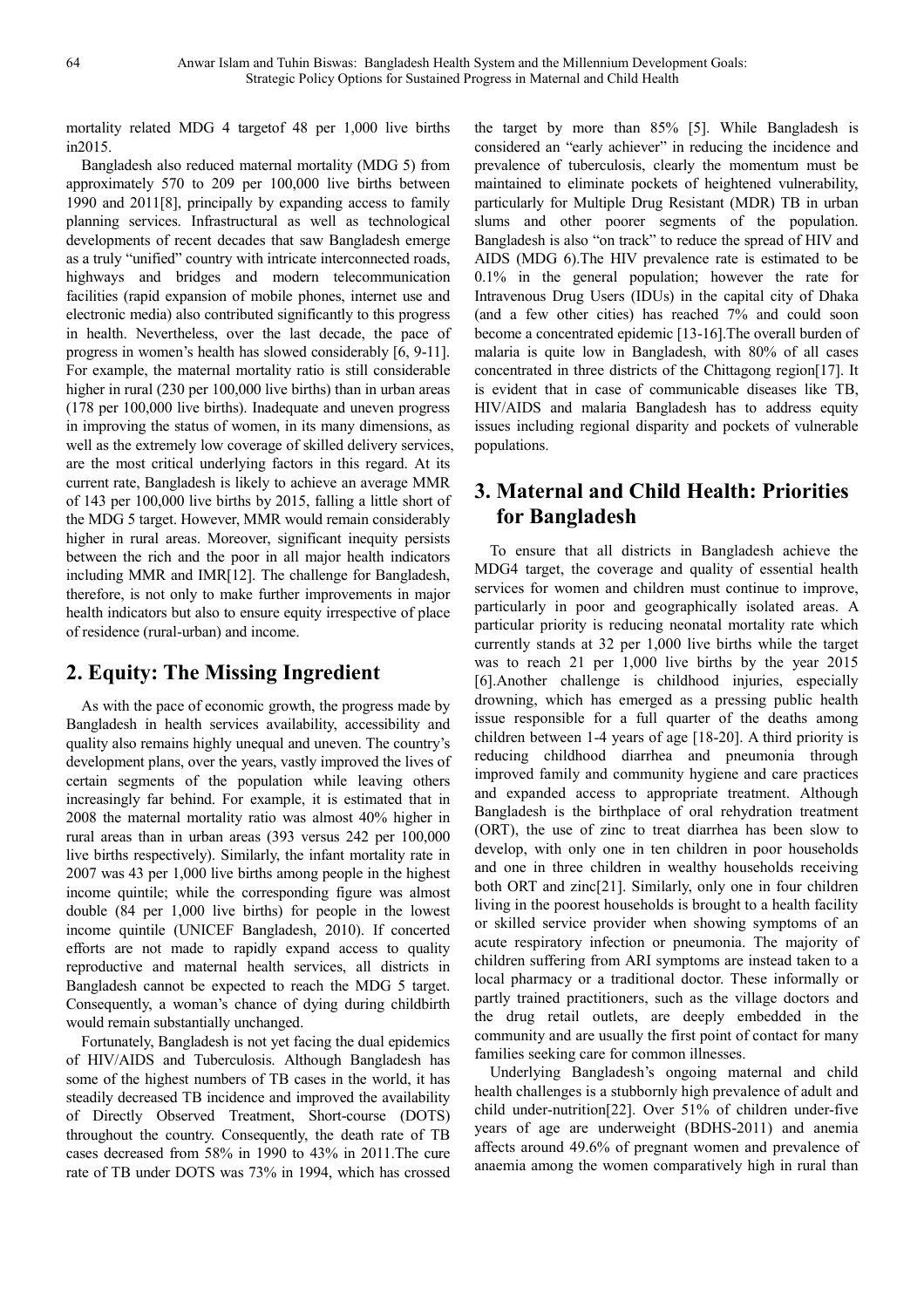urban(44.7% Vs 36.1%)[6]. The poor nutritional status of girls, coupled with high rates of child marriage, sustain Bangladesh's high rates of low birth weight (22%), neonatal and maternal mortality [23]. Reducing malnutrition and low birth weight will therefore require a lifecycle approach that encompasses child and adolescent development as well as targeted nutrition interventions for vulnerable populations.

## **4. The Study in Three Districts: Assessing the Public Health System**

In 2009, the Government of Bangladesh conducted a systematic assessment of constraints affecting the coverage of priority maternal, newborn and child health interventions[24]. The equity-driven study included in-depth analyses of three "under-performing" districts with highly vulnerable populations, as well as a national analysis. The selected districts were Bandarban in the Chittagong division, Jamalpur in the Dhaka division, and Narail in the Khulna division)[25- 26]. The methods for the assessment, were based on a model developed by Tanahashi and others and refined by UNICEF and the World Bank, and have been described elsewhere [7]. With financial and technical support from the local UNICEF, the study was conducted by the James P Grant School of Public Health, at BRAC University in Dhaka. The country WHO office also provided technical support.

## **5. The Study Findings: Constraints and Opportunities of the Public Health System**

Four cross-cutting constraints hindering the expansion of multiple interventions delivered at community, outreach, and facility levels emerged from this analysis. The first and most critical is a severe lack of appropriately trained and equitably deployed human resources in Bangladesh, resulting from outdated human resource policies. For example, a large proportion of sanctioned posts for nurses, doctors, and paramedics—more than 50% in the most remote districts—are routinely vacant. In under-performing districts, approximately one in three hospitals serving as comprehensive emergency obstetric care referral sites actually has a full emergency obstetric care team, and many are affected by high rates of staff absenteeism. Another reason for inequitable distribution and performance of health professionals is an almost complete lack of appropriate living quarters for remotely posted workers, as well as insufficient security, water and electricity at many health facilities. This serves as a disincentive for health workers to remain in remote posts and for patients to seek care at public health facilities, and also compromises service quality.

The number of sanctioned posts for health workers in Bangladesh is usually calculated according to the number of facilities in a given district or sub-district (*upazilla),* rather than the density or needs of the population. A uniform formula for human resource need projections throughout the country

may be inappropriate, as certain districts have more challenging geography and different population density than the national average. For example, in the hilly and remote district of Bandarban, in the Chittagong division near the Myanmar border, less than 25 percent of roads are paved and another 25 percent are actually waterways for most or all of the year. This complicates the delivery of outreach services and restricts care-seeking behaviors, particularly as more than 35% of the population in Bandarban lives in extreme poverty and may not be able or willing to pay for non-emergency transportation. Moreover, the population in Bandarban is widely dispersed: compared to the national average of 1,126 per square kilometer, Bandarban has a population density of only about 65 per square kilometer. Local planners have proposed that Bandarban establish new standards for clinic and health worker distribution to better respond to local needs.

The performance of outreach services, such as childhood immunizations, vitamin A supplementation, and family planning, is generally quite strong in Bangladesh. Nearly all infants (86%) receive the BCG vaccine and the contraceptive prevalence rate has jumped from just 30% in 1990 to nearly 61% among women aged 25-40 as of 2011 as a result of concerted efforts to increase family planning outreach services[6]. Coverage of family planning varies considerably by division, however. In the socially-conservative district of Sylhet, the contraceptive prevalence rate (CPR) is just under 25%, whereas it is over 50% in the more liberal Khulna and Rajshahi districts.

Challenges in transporting essential supplies and personnel to remote areas of the country, particularly during the rainy season, is another major impediment to delivering care to the most vulnerable populations, particularly when repeat services are required on a fixed schedule, such as childhood immunizations or antenatal care. For example, BCG coverage is 96% in Bandarban, while complete immunization coverage is just 74 %.

A final challenge is low demand for many health services, which is sustained by financial and geographic barriers, but based upon a continuing preference for traditional healers and home management of medical conditions, particularly for women. Socio-cultural dynamics, such as prohibitions against women receiving medical care from male providers and intercaste prejudices, also affect care-seeking behaviors. For example, 51% of women seek antenatal care at least once during their pregnancies, but only 21% return for the recommended four visits and only 16% deliver in a health facility. Institutional delivery drops to below 5% in the poorest populations, and to below 3% among women with no education.

According to Bangladesh health and Demography survey 2011 BCG coverage was 98%, but only 86% of infants were fully immunized with coverage of complete immunization[6].In 2005, Bangladesh conducted an assessment of its childhood immunization program. At the time fully immunized coverage ranging from 83% in highperforming districts to just 44% in the most vulnerable and hard-to-reach districts. The reasons behind this inconsistent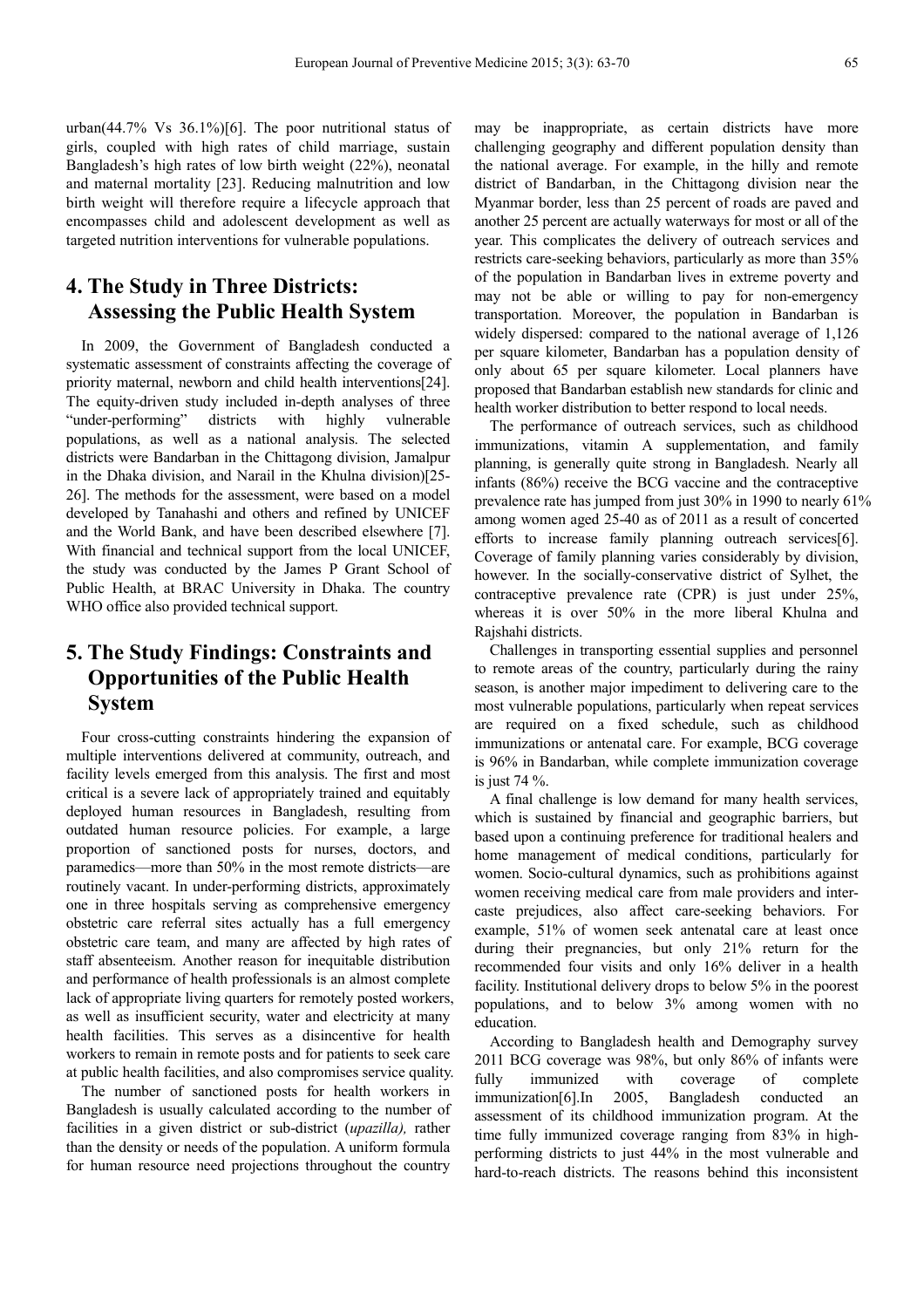and inequitable immunization coverage were found to be quite similar to those revealed in the 2010 health system assessment: poor district-level planning and program monitoring, inadequate numbers and supervision of health workers, and weak community mobilization to build and sustain demand for all childhood immunizations. Based on this analysis, Bangladesh identified 15 low-performing districts for focused health systems strengthening efforts. Elements of the resulting "Reach Every District" (RED) strategy include detailed subdistrict micro-planning, monthly data analysis and quarterly district-level review meetings, "crash" programs for the most hard-to-reach areas, improved supervision of health workers, placement of volunteers where human resources were inadequate, and strengthened community mobilization. The results of Bangladesh's RED program are now well known: in just four years, the coverage of complete immunization increased from 52% to 74% and geographic disparities have been nearly eliminated. Today, more than 184,000 additional infants have been vaccinated compared with 2005 levels. The RED strategy also had a positive impact on vitamin A supplementation and tetanus toxoid injections for pregnant women, which are delivered through the same outreach programs.

This successful example of how Bangladesh has been able to rapidly expand the coverage of a critical health intervention is evidence of what could be accomplished between now and 2015 through well-prioritized health systems strengthening efforts. It is also one of the most compelling examples of missed opportunities to efficiently scale up the coverage of other key interventions, such as ORS and zinc.

The remaining 26% of children who are still not consistently reached through routine outreach services, even after implementation of the RED strategy, should help us to identify Bangladesh's most vulnerable households and districts. Reaching this last 26% of the population with priority health interventions should be Bangladesh's utmost priority to further reduce child and maternal mortality rates and secure more certain and equitable MDG attainment.

# **6. The Study Outcome: Priority Health Interventions for Bangladesh**

The results of the Bangladesh health system assessment enabled national health officials to identify interventions and health systems strengthening priorities that were felt to be most appropriate to the local context. Consultations were held at both national and district levels, with the understanding that district-level plans and norms may need to be modified from the national models to fit local circumstances under improved decentralized planning and management. Only interventions with a strong evidence base were considered for scale up.

Public health officials and technical partners identified four related packages of newborn and child health interventions for focused scale-up in Bangladesh. These are 1) community-based sanitation and hygiene promotion, 2)

injury prevention programs, 3) treatment of diarrhea and pneumonia at the community level (with ORS, zinc, and antibiotics), and 4) improved community-based care and referral systems for sick newborns. All of these services are currently available at public facilities, but with highly variable levels of coverage, quality, and geographic accessibility. Given the high burden of diarrheal diseases and ARIs, the option of adding pneumococcal and rotavirus vaccines to Bangladesh's existing immunization programs was also strongly recommended. Three additional priorities were identified for women's health, namely: 1) continuing to increase use of modern family planning methods, 2) making safe delivery and basic emergency obstetric and neonatal care available at the union level, and 3) increasing demand for antenatal care and institutional delivery through vouchers or other demand generation programs for the poor.

Such modifications to Bangladesh's primary care system will require improved models for community and outreach services anchored by needs-based, pro-poor human resource policies and strengthened monitoring and supervisory mechanisms. Expanded community mobilization and behavior change programs, often neglected in health systems design, are necessary to increase the uptake of new services. Primary care and normal delivery services must also be priced competitively with traditional medical providers and local drug sellers.

# **7. Potential Impacts of Scaling up Priority Interventions**

Drawing upon the results of the health systems assessment, a number of health systems strengthening scenarios were modeled and compared according to marginal cost and impact using the computer-based World Bank / UNICEF developed Marginal Budgeting for Bottlenecks (MBB) tool [8]. Impact projections were calculated using the Lives Saved Tool (LiST).

"Best Buys" for Bangladesh Option 1: Community Clinics

Community clinics: Essential primary care, including community case management for childhood diarrhea, pneumonia, and neonatal infections

Staffing: 1 community health worker for 2,000 population; community clinics allocated based on geography as well as population.

Outreach: Childhood immunizations, including rotavirus and pneumococcal vaccines

Special focus on equity: Hardship allowances for health workers in remote areas, pay for performance schemes to reinforce quality standards at community clinics.

Results: 90% MDG 1, 104% MDG 4, 81% MDG 5

The results indicate that aggressively pursuing an expanded version of the Government of Bangladesh's new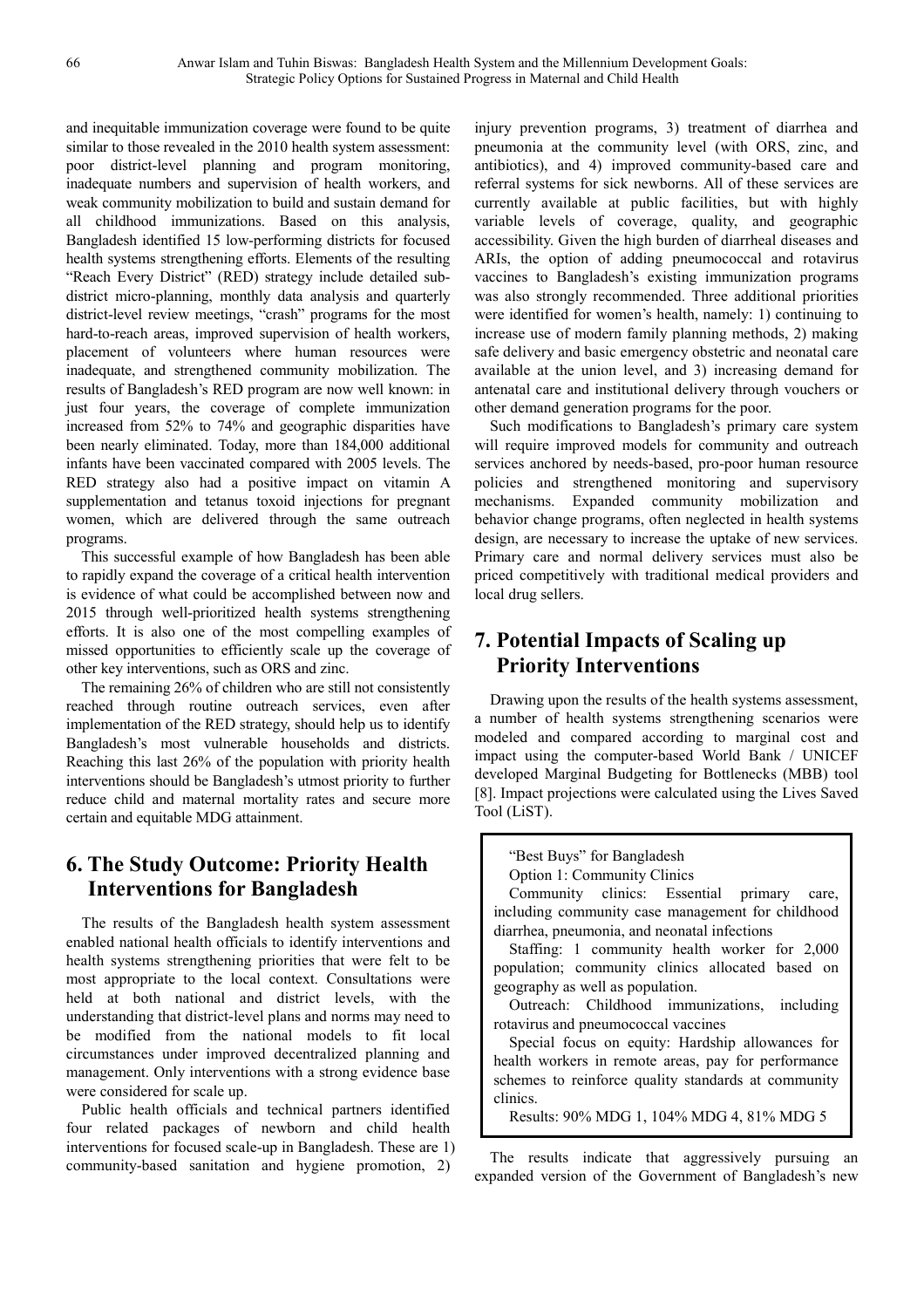community clinic scheme could lead to equitable MDG 4 attainment in Bangladesh by 2015. While the existing model envisions one clinic for every 6,000 people, the sub-national health system assessment suggests that the ratio should be adjusted to a district's geography, such that there is one clinic for every 2,000 people in the most hard-to-reach areas of the country and one for every 6,000 elsewhere. To ensure the availability of a more comprehensive continuum of care for the most vulnerable populations, and to capitalize on the new infrastructure, community clinic services should be upgraded to include community-based treatment and referral of neonatal infections, diarrhea, pneumonia and malnutrition, as well as counseling on hygiene and infant and young child feeding. According to district officials, community clinic expansion is more likely to be successful if complemented by focused investments in community-based human resources, including expanded recruitment schemes and the introduction of incentives, such as hardship allowances and pay-forperformance systems, to encourage health professionals to work in remote areas. Investments in human resources should be complemented by investments in community mobilization and behavior change, to build demand for the community clinics instead of (or in addition to) traditional medical providers and local drug sellers.

"Best Buys" for Bangladesh

Option 2: Community Clinics and Skilled Delivery Place 1 community midwife at each community clinic

Conditional cash transfers for skilled delivery and emergency obstetric care

Special focus on equity: Expand hardship allowances to cover all primary healthcare workers; expand pay for performance to include skilled delivery and basic emergency obstetric care.

Results: 90% MDG 1,

Based upon conservative five-year targets set by the Government of Bangladesh and stakeholders for this scenario, equitably- allocated community clinics could reduce deaths due to diarrhea by 72%, pneumonia by 45%, and neonatal deaths by 44%. This would translate into more than 107,000 under-five deaths averted and a new under-five mortality rate of 29, exceeding the MDG 4 target. This scenario would also enable the most vulnerable districts achieve the MDG 4 targets by 2015, rather than exacerbating existing disparities. For example, the Bandarban district is currently off-track to achieve MDG 4, but it could reduce the under-five mortality rate from 79 to 49 through this strategy. Decreases in diarrhea and childhood illnesses, combined with improved household feeding practices, could also have a positive impact on Bangladesh's high rates of childhood under nutrition, preventing more than 30,000 cases of stunting. Finally, expanded access to family planning and antenatal care, plus cash transfers to support skilled delivery, could reduce maternal mortality by 35%. This is equivalent to

approximately 81% of MDG 5, compared with just 52% at the current rate of progress.

To achieve more sizable impacts on maternal health at a national scale will require aggressive investments in facility infrastructure, human resources, and training. Even if such investments and renovations could be realized in the next five years, changing the population's widespread preference for home delivery (more than eight in ten women delivers at home in Bangladesh) to achieve coverage levels sufficient for MDG 5 attainment will probably require much more time. Based on the results of the health system assessment, Bangladesh officials were interested to know how much progress could be achieved by improving the quality and use of existing facilities and posting trained community midwives at community clinics. A second scenario was therefore modeled, which includes 3,000 additional community midwives, modest investments in upazilla health center infrastructure and equipment, and expanded community mobilization programs for reproductive health. As before, this model also includes incentives for health professionals to work in rural areas and cash transfers to encourage women to use skilled delivery services. Based upon estimated new coverage frontiers for skilled delivery and emergency obstetric care, this strategy could reduce maternal mortality by 44% nationally by 2015 (88% of MDG5), saving the lives of close to 6,700 women in five years.

#### **8. Estimated Costs of Priority Interventions Scale-Up**

The two health systems strengthening scenarios presented above were designed to improve the quality of health services that are already publicly available in Bangladesh, or that are under strong consideration for national expansion. They were developed through extensive national and subnational discussions about Bangladesh's health priorities and systemic health systems constraints and draw upon refined evidence about how health systems constraints vary from district to district. Both scenarios were therefore deemed to be realistic options for health programming in Bangladesh over next five years, provided sufficient resources could be made available. The greatest challenge in implementing either strategy is likely to be accelerating the recruitment and training of community health workers and nurses: the current coverage gap is nearly 30,000 community health workers (family welfare assistants and health assistants) and 3,000 nurses, yet Bangladesh's current training programs only produce approximately 200 new community health workers and 400 new nurses per year. While the community health workers are being trained by the private sector (primarily the NGOs), the nurses (non-graduate level) are the products of poorly organized public sector nursing institutes scattered around the country.

Marginal cost estimates suggest that community clinics and related community services could be expanded for an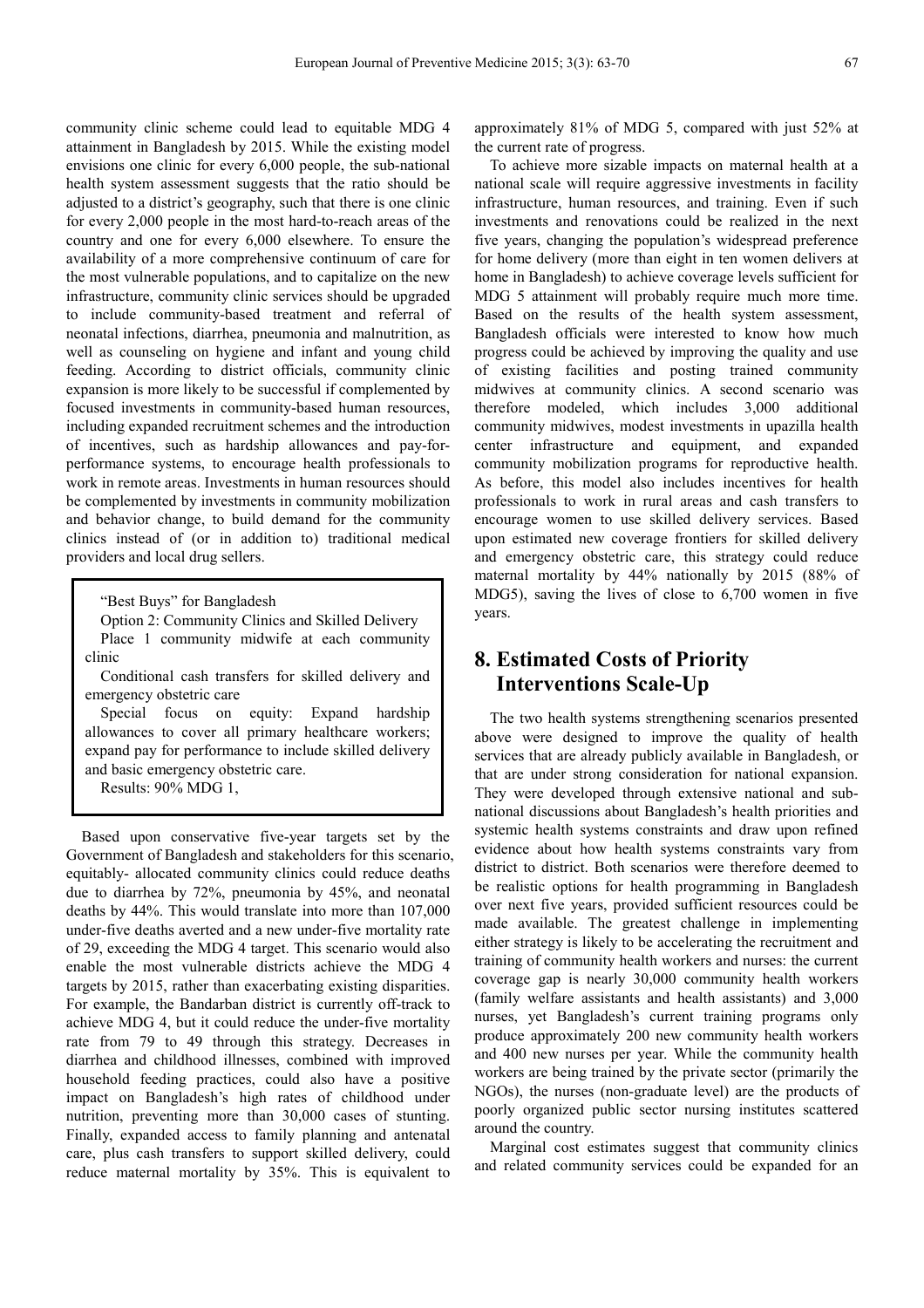additional investment of just \$2.69 per capita per year between 2011 and 2015. These investments would need to be allocated according to the population's needs rather than distributed equally in the population. For example, Bandarban district would require just over \$7.00 per capita per year to achieve the strategy's coverage objectives, whereas just \$5.00 would be required in the Narail district, where the population is poorer but more concentrated and geographically accessible. Adding community midwives to community clinics and improving safe delivery and basic emergency obstetric care services at upazilla health centers would bring the price to approximately \$4.69 per capita per year, which is a considerable increase but could enable Bangladesh to nearly attain all the health-related MDGs.

These comparisons suggest that the most efficient use of additional health resources in Bangladesh over the next five years may be to combine expanded community-based services with complementary efforts to improve the quality of services already offered at primary care facilities through financial strategies such as hardship allowances and pay-forperformance policies. For faster and more equitable results, health systems strengthening efforts should focus strongly on underperforming districts known to have large vulnerable populations. Changing behavior is perhaps the most critical strategy to reduce the three top killers of young children: diarrhea, pneumonia and neonatal conditions. Health education could also cover the prevention of injuries and drowning, which is another major cause of death not fully captured in this analysis. The combined approaches of targeting the most vulnerable and emphasizing behavior change could ensure that progress in maternal and child health is both sustainable and impacts a broader population, including—in particular—adolescent girls.

Finally, it is worth noting that the marginal cost estimates for community- and primary care-focused strategies are considerably less expensive in Bangladesh than in other countries in South Asia and Sub-Saharan Africa with similar baseline coverage, and could impact a population of over 18 million children under five and 43 million women of reproductive age.

## **9. Conclusions**

The District Investment Case Analysis proved to be an extremely useful tool in identifying health system bottlenecks at the district level. The participatory nature of the exercise made the tool sensitive to differential local realities making it possible to identify district-specific health system bottlenecks. On the other hand, it was clearly apparent that World Bank and UNICEF developed the Marginal Budgeting for Bottlenecks tool, with some minor modifications, could be effectively applied in Bangladesh in costing out the additional funding requirements in addressing the identified system bottlenecks. In other words, easily adaptable and applicable tools are available to identify system bottlenecks in achieving the health-related MDGs and in determining the resource requirements in overcoming them.

The exercise identified a number of cross-cutting health system bottlenecks. These include the scarcity of appropriately trained adequate number of human resources for health and their mal-distribution across Bangladesh. In remote areas, recruitment and retention of key health personnel especially physicians seem to be one of the most critical constraints faced by the public health facilities at the local level. Ensuring the availability of essential drugs, supplies and commodities at the sub-district level, especially in remote areas, has been identified as another health system constraint. At the same time, low demand for health care services is also a critical problem reflecting weak health education/health promotion activities. Clearly communities lack awareness about and information on health and health care.

The MBB exercise clearly shows that effective interventions could be put in place with little additional cost. It seems that the combined additional cost of introducing these interventions nationally will not be more than \$3.00 per capita per year between 2011 and 2015. However, the cost will be somewhat higher (varying from \$2.00 to \$4.00 per capita) in remote and hard-to-reach areas. Given the expected impact on reducing maternal (by 41 % nationally) mortality, under-five (by more than 34%) mortality and improving neonatal, maternal and child health, the additional cost is quite minimal. Most importantly, introduction of these interventions will significantly strengthen the equitable access to and availability of essential health care services across the country. The additional funds required for these interventions could be mobilized through efficient reallocation of existing resources as well as additional donor contribution.

## **10. Summarizing the Priority Strategies**

It was strongly felt that whatever interventions are introduced the diversity of Bangladesh must be recognized and reflected in planning. Consequently, decentralized planning and management that fully take into account local realities are essential to ensure success of the health interventions. Decentralization must be meaningful and must involve communities in the real sense of the term.

Given the persistently high rates of infant and child mortality, the priority interventions include community-based sanitation and hygiene promotion; expanded access to ORS, zinc and antibiotics; and improved community-based care and referral systems for sick newborn. Although these services are widely available throughout Bangladesh, the challenge is to promote equitable scale-up of community and outreach services anchored in needs-based, pro-poor human resource policies as well as strengthened monitoring and supervisory mechanisms. At the same time, to address the complex issues underlying maternal and newborn health, expanding access to safe delivery and basic emergency obstetric and neonatal care would be a critical priority. This will involve a number of interconnected activities including facility renovations and improved human resource policies.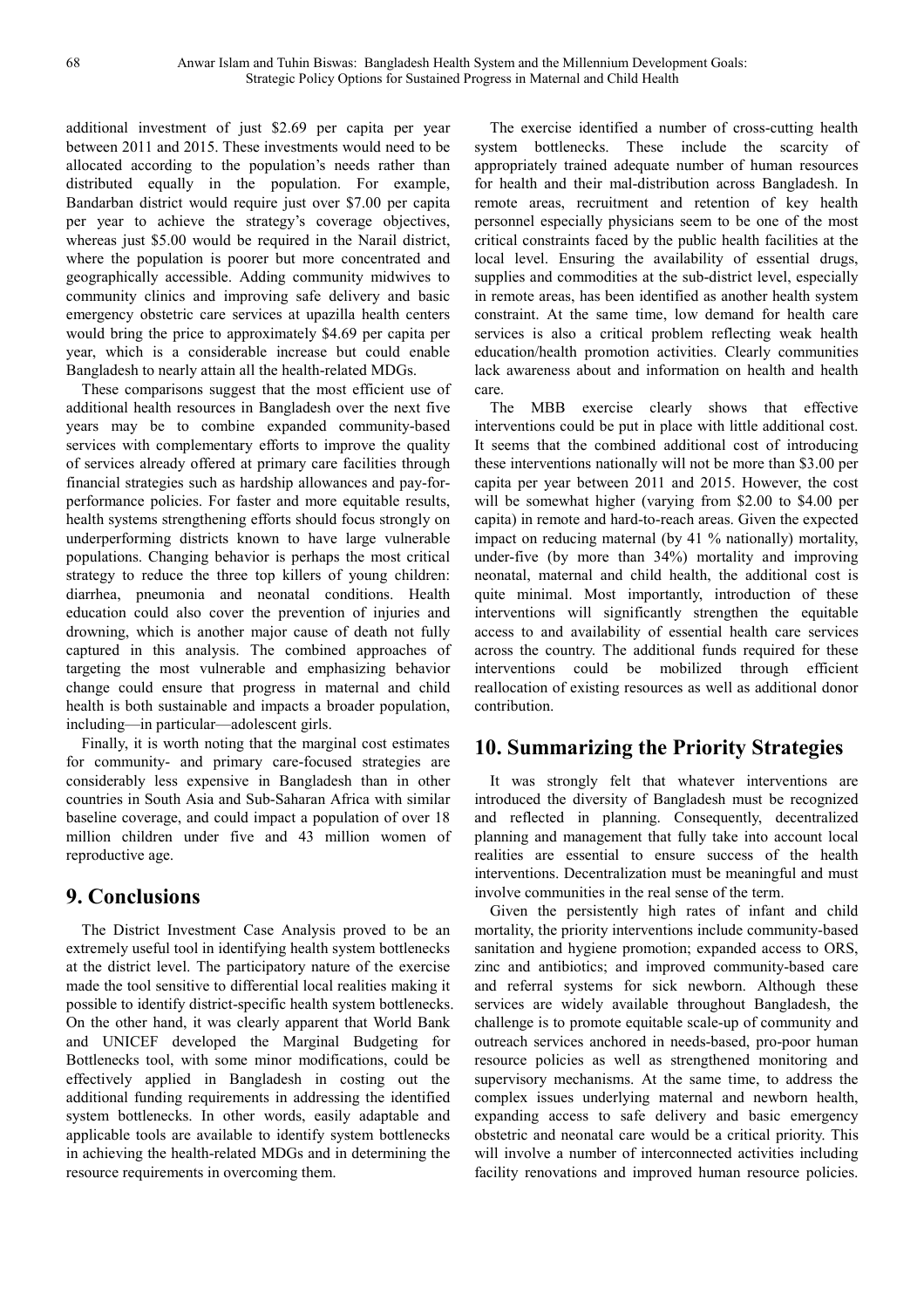Further increasing demand for improved maternal and newborn care through a demand-side financing voucher scheme targeting the poor would be essential in this respect.

#### **11. Limitations of the Study**

The study was conducted in only three districts in Bangladesh. Although they were from different diverse geographical areas of Bangladesh, they do not necessarily represent the country. The conclusions reached, therefore, should not be generalized and be treated with caution. Moreover, the bottlenecks identified primarily reflect the views expressed by public sector health care service providers. Neither the health service consumers nor private sector service providers, including NGOs, were consulted. These shortcomings of the study should be borne in mind while considering the conclusions reached and/or the priority interventions recommended.

#### **12. Policy Considerations**

Clearly Bangladesh would require bold policy initiative in further expanding and strengthening its maternal, newborn and child health services in order to achieve the health related MDGs. Policies must be pro-poor and must address the differential local realities. Massive and meaningful decentralization of planning and management of health and health care must be central to such policy change.

## **13. Donor Considerations/ Aid Harmonization**

Although the government of Bangladesh could introduce these priority intervention through judicious reallocation of existing resources and investing some additional resources, donor support is critical to successfully address these challenges. Donor support is not only needed for additional funds, but also for technical assistance in implementing the priority interventions. Perhaps donors could make the greatest contribution in the area of policy change/redirection (pro-poor policies and evidenceinformed policies) and bold meaningful decentralization (with effective local level planning and management of the health care system). Donors must also work together, complement each other and coordinate/harmonize their effort.

#### **14. Epilogue**

The government of Bangladesh has already introduced Community Clinics at the village level to bring health care services closer to the people. The plan is to have 1 community clinic for every 6,000 people. By the end of 2014, a total of 18, 000 Community Clinics have been made operational. Community Clinics are bringing revolutionary change in the public health system by making primary health care services easily accessible to the people at large. Nevertheless, many shortcomings of the Community Clinics remain including shortages of adequately trained human resources, supply of essential drugs and functional interrelationships between the Community Clinics and the Upazila Health Complexes – the hub of the primary health care system. Some of the recommendations of this study could be implemented to further strengthen the Community Clinics. It would take another study to comprehensively review the strengths and weaknesses of the Community Clinics and suggest remedial actions.

#### **Acknowledgment**

The study was conducted under the overall supervision of the principal author while he was serving as a Professor and Director of the James P Grant School of Public Health, BRAC University. The authors acknowledge the contributions made by the team members engaged in the study. Some technical experts from the local UNICEF also made significant contributions in designing, implementing and reviewing the study. The authors are deeply grateful to them for their excellent professional help and contribution.

#### **References**

- [1] http://data.worldbank.org/indicator/NY.GDP.PCAP.CD.
- [2] http://data.worldbank.org/indicator/NY.GDP.MKTP.CD
- [3] Sharma, P., Regional food security from a human security perspective.
- [4] Demographic, B., Health Survey BDHS (2011). Preliminary report. NIPORT, 2013.
- [5] General Economics Division (GED) Bangladesh Planning Commision, G.o.t.p.s.R.B., June 2013, Millennium Development Goals: Bangladesh pogress report 2012.
- [6] Chen, L.C., M. Rahman, and A. Sarder, Epidemiology and causes of death among children in a rural area of Bangladesh. International journal of epidemiology, 1980. 9(1): p. 25-34.
- [7] Islam, A. and T. Biswas, Health System Bottlenecks in Achieving Maternal and Child Health-Related Millennium Development Goals: Major Findings from District Level in Bangladesh. Journal of US-China Medical Science, 2014. 11(3). p. 147-158.
- [8] Knippenberg, R., A. Soucat, and W. Vanlerberghe, Marginal Budgeting for Bottlenecks: A tool for performance based planning of health and nutrition services for achieving Millennium Development Goals. World Bank, UNICEF, WHO, 2003.
- [9] Koenig, M.A., et al., Maternal health and care-seeking behavior in Bangladesh: findings from a national survey. International Family Planning Perspectives, 2007: p. 75-82.
- [10] Hardee, K., et al., Reproductive health policies and programs in eight countries: progress since Cairo. International Family Planning Perspectives, 1999: p. S2-S9.
- [11] Tinker, A.G., K. Finn, and J. Epp, Improving Women's Health. The World Bank, Washington DC, 1998.